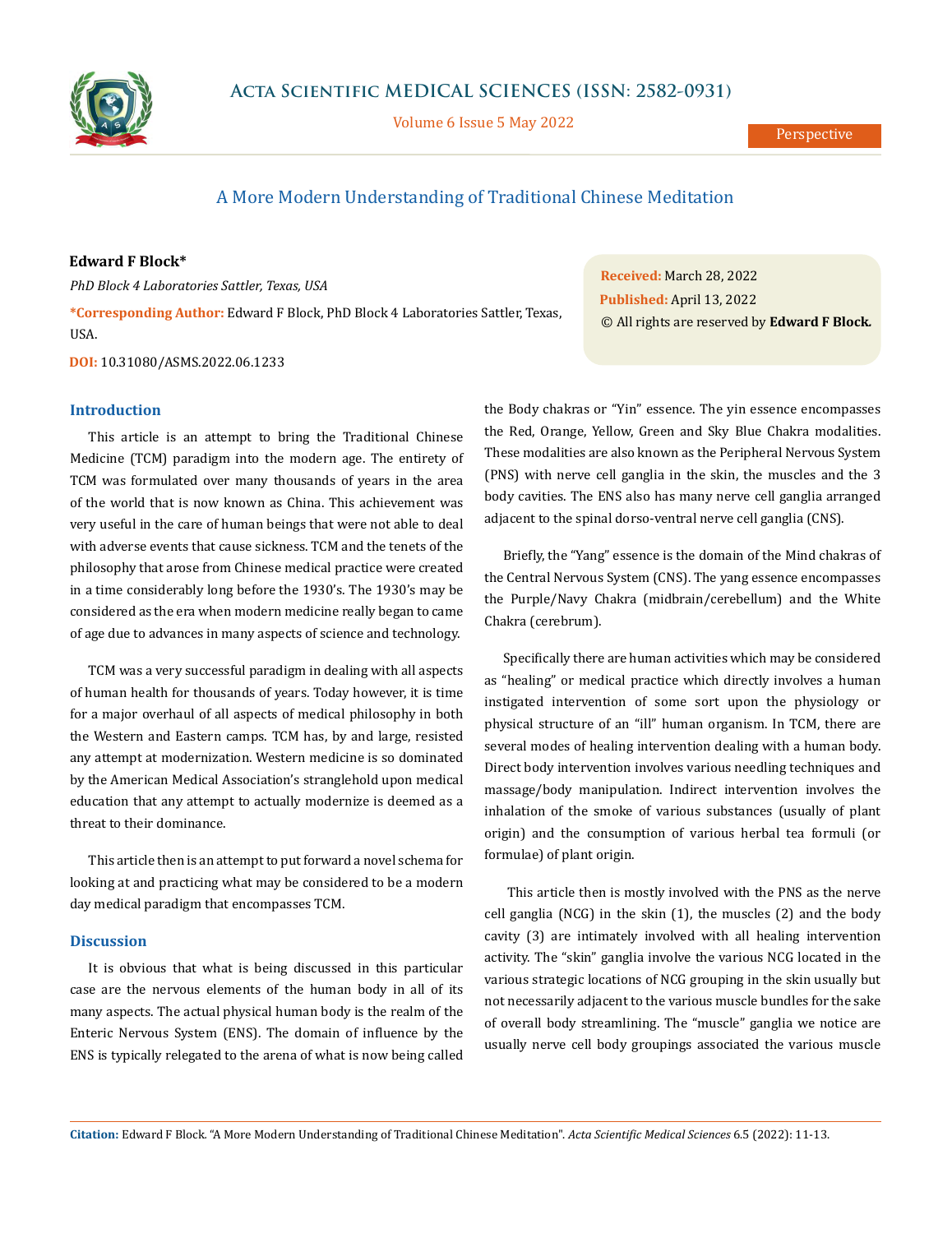cell groupings of the various individual muscles spread throughout the entire physical structure of the body proper, except for the head area. And finally, the "autonomic" ganglia are spread throughout the three body cavities (thoracic, abdominal, sacral) adjacent next to the various individual organs contained therein.

These 3 groupings of the PNS are characterized as follows: Sensory (1), Motor (2) and Autonomic (3). 1. If a Sensory nerve is damaged, symptoms may include: Pain: burning, dull, sharp, jabbing or electric-like; numbness, tingling, "pins and needles" and itching; loss of feeling; the sensation that you're wearing an invisible glove or sock: extreme sensitivity to touch, even light touch. 2. If a Motor nerve is damaged, symptoms may include: lack of coordination, falling over, lack of dexterity; partial or complete loss of movement; muscle atrophy and bone degeneration; cramping and spasms, tremors; difficulty in swallowing or breathing. 3. If an Autonomic nerve is damaged, symptoms may include: blurred vision, dizziness, fainting due to inability to control blood pressure; decreased ability to sweat and intolerance to heat; intolerance to cold; abdominal bloating, nausea and vomiting after meals, early satiety; diarrhea and/or constipation; unintentional weight loss (greater than 5%); urinary incontinence, feeling of incomplete bladder emptying, urinary hesitancy; impotence and infertility. 4. Other ancillary complications may include: ischemia (decreased oxygen/decreased blood flow); frostbite (prolonged exposure to cold); systemic or metabolic disorders, poor wound healing; infectious or inflammatory conditions; depression and insomnia. It is to be noted that some aspects of the above information is usually outside of any local control, especially in dealing with the autonomic system elements.

The Red chakra (sensory ganglia), the Orange chakra (motor ganglia) and the Yellow chakra (autonomic ganglia) are then generalized in aspect but may be influenced by various acupuncture needling techniques for localized effects and distant specifically coupled effects. We are also able to directly note that Acupuncture mostly either involves a local needle insertion(s) in the affected area or perhaps a more general needle insertion(s) somewhere below the knee or elbow. So the relevant body systems directly involved are the skin and muscle nerve cell bundles in the skin and muscles of the lower and upper limbs below the elbows and the knees. Needles are very seldom inserted into the region of the various organs and thus the autonomic ganglia are usually outside 12

of direct needle stimulation. One of the aspects of massage involves manipulation of the various organs of the abdominal and pelvic body cavities. Massage then is sometimes a very useful adjunct to the various needling techniques that may be employed.

It will be noted that Acupuncture and An-Mo (massage) is mostly directed to the skin and muscle systems while TCM is mostly directed to the autonomic system of the PNS. So TCM (herbal medicine) is usually considered for mostly contagious diseases or infections of various sorts involving microorganisms. The herbal concoctions utilized for medicines as teas are very useful as they are derived from mostly plant origin and do not entail any onerous manufacturing processes. The TCM pharmacopea of today was developed over many centuries and tested very thoroughly upon the populace for formula, application and efficacy. The TCM pharmacopea of modern times is often used in tandem with modern Western medicines by Doctors and the various medical practitioners in China.

It is to be noted that massage is indicated for the stimulation of the removal from body tissue/organ locations of the various waste products generated in dealing with the predations upon the physical structures of the body. As such, one of the major effects of massage is the direct stimulation of blood flow in any effected area. This direct effect of massage is very capable of stimulating the reduction of any waste products remaining within the areas of manipulation.

## **Conclusion**

Much of what is tied to TCM today has as its origin in the practices and ancient traditions that have no actual basis in scientific fact but are strictly cultural in philosophy and expression. However, one must remember that what worked was utilized and what did not work was discarded by the many adherents of TCM. This is the ultimate reason that TCM is such a valid paradigm. It must be noted that it is in the main the entire human organism that is being worked upon and thus over the centuries the progress of TCM has continued apace with this goal in mind. However, now is the time for TCM to be brought into the light of modern science and technology.